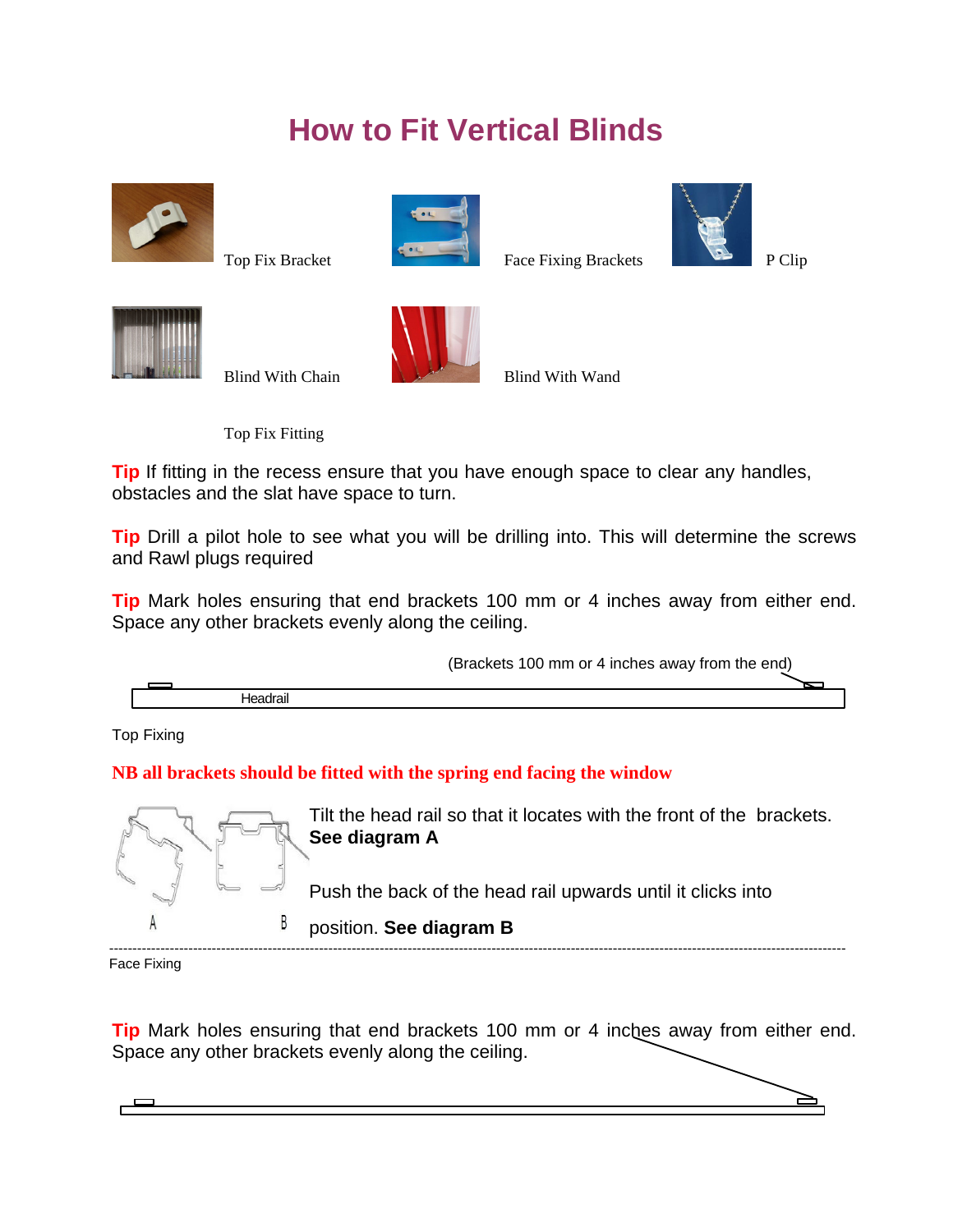## **Brackets are fitted using 2 screws to the wall for each bracket.**



Tilt the head rail so that it locates with the ridge at the back of the bracket **(See A)** Push the front of the head rail up and tighten up the screw. This will secure the head rail **(See B)**

# **Fitting Child Safety P Clip**



**Secure both cords by pulling them taunt to a wall with a screw to comply with child safety regulations.**

# **Wand Fitting**

**Attach the wand to the hook in the head rail.**

**----------------------------------------------------------------------**

# **Fitting The Slats**



Pull the cord or tun the wand so that they all face 90 degrees. and open.

Fit the slats so by hooking onto the carrier hook. Ensure that you are able to see the outside window. while fitting.

Hang all the slats keeping all the seams the same way.

Additional help and problems that may occur during installation are found below:-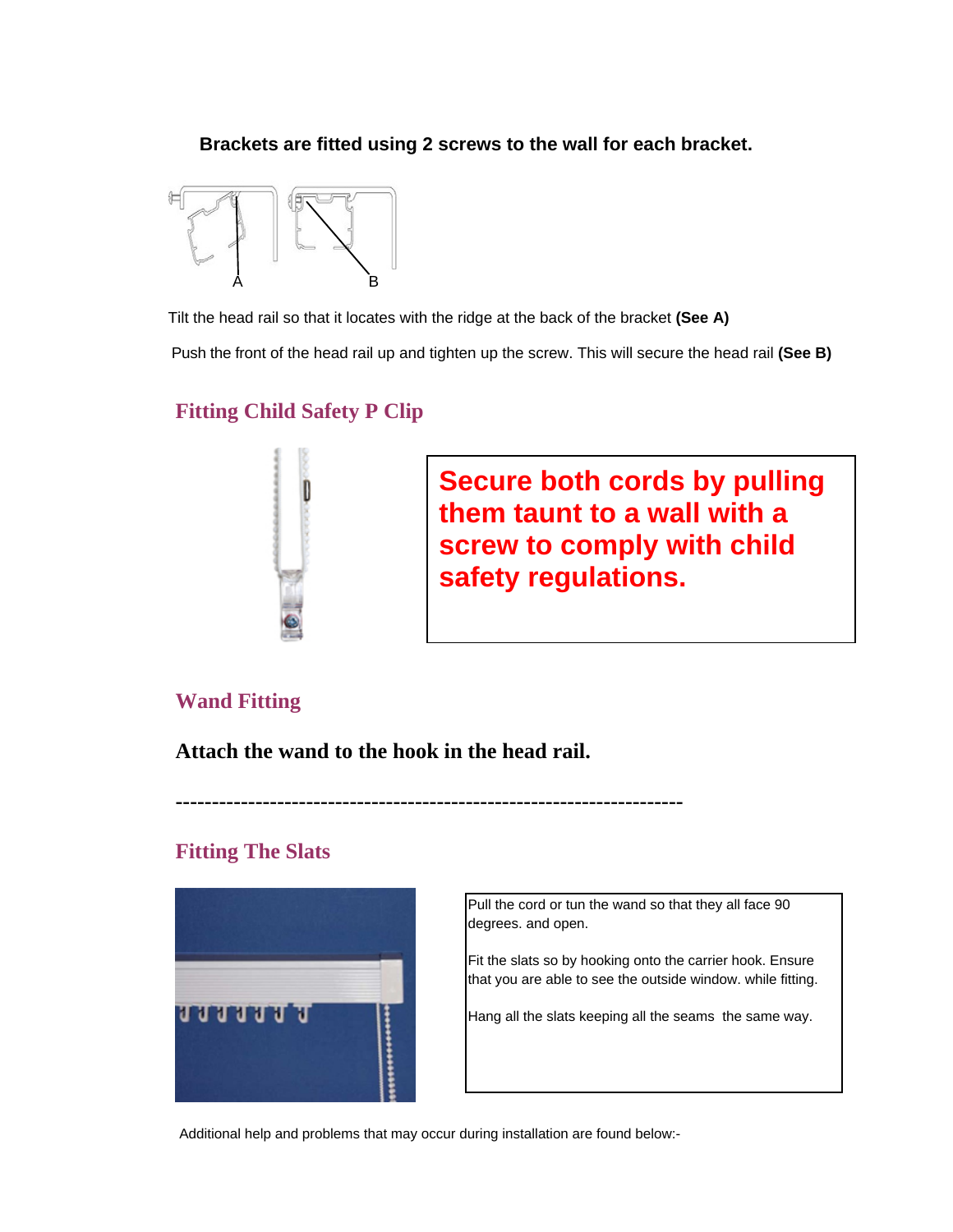ALWAYS TURN THEM 90 DEGREES TO THE TRACK BEFORE OPERATING CORD CONTROL

# **Problems that may be encountered during fitting Vertical Blinds**

### Problem 1

I have fitted the headrail and slats and the slats won't turn.

### Answer

1**. Take all the off slats from the head rails**

2. **Turn the control chain at side for the carriers to a 90 degree angle** and put the drapes back on so you can see through the slats to the outside window. Please put the back chain on first nearest the window ensure that the chain at the bottom will **operate correctly.**

When all the slats are on, the slats should rotate.

### Problem 2

I have cut the chain in the wrong place and now some of them won't turn.

#### Answer

You will need to order some more chain. Please take care to ensure that all slatshave the chain fitted in the correct position by rotating the slats and then rotating them backto the 90 degree angle before cutting the chain.

#### Problem 3

We obtain our blinds from different manufactures. The slats may come already chained up and there may be a spare slat added. Check that the number of trucks on the head rail and slats cover the window area. Please only cut your chain once all the slats are in position and then you can cut the end chain.

For other manufactures, you will need to add the weights and chain at the bottom. Again, please cut the chain when everything is in place.

#### Problem 4

The slats do not cover the whole of window.

#### Answer

Check that the travellers in the head rail are evenly spaced out across the width of the head rail.

If this does not solve the problem, you may have measured incorrectly.

If you have measured correctly, the amount of travellers on the head rail maybe faulty.

or calculated incorrectly when the blinds were made up at the factory.

Contact us using the link below or phone 01908 503 482

[info@meritblinds.co.uk](http://www.meritblinds.co.uk/contact.html)

### See below for fitting Eclispe Vertical Blinds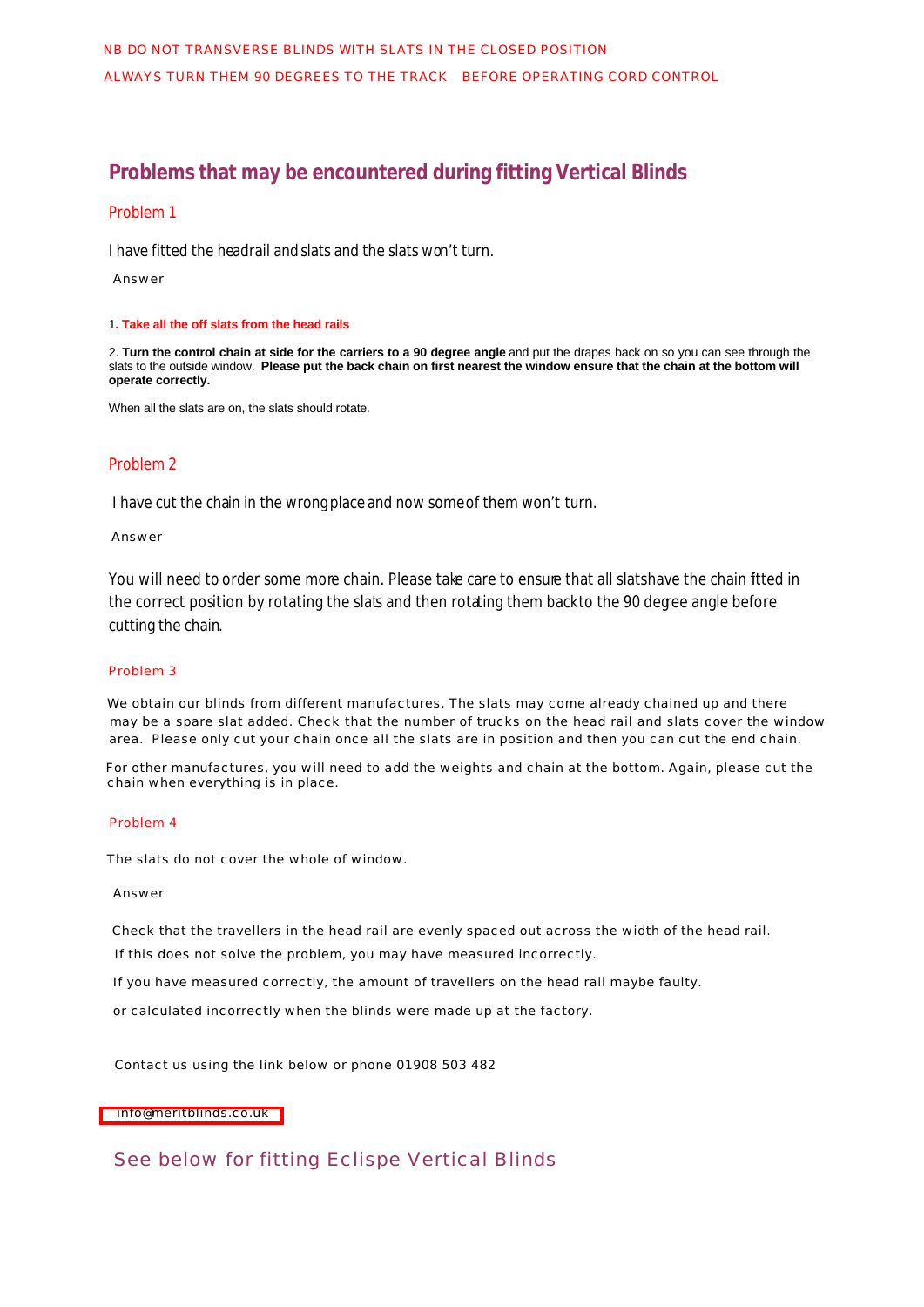# **Fi t ting Eclispe Vertical Blinds**

**Important:** brackets should be fixed a sufficient distance from the window to allow the vanes to clear window handles or other obstructions.

### **Bra cke t s**

I d e n tify t y pe o f b r a c k e t su p plie d .

**Snap In Top Fix (A) :** For fixing to a horizontal surface.

**Rigid Top Fix ( B) :** For fixing to a horizontal surface.

**Fa ce Fix ( C) :** For fixing to a vertical surface.

#### **Shallo w Fa ce Fix (D) :**

For fixing to a vertical surface.



An appropriate number of brackets are supplied for width.

Brackets should be positioned 100mm (4") from each end of the head rail. Additional brackets are supplied for blinds wider than 1400mm (55") and should be screw fixed evenly across the width of the blind. Maximum spacing between brackets should be 1200mm (47 " ).

Determine head rail position as shown in diagram opposite, ensuring that when the blind is fitted window handles will not obstruct it.

Position brackets and screw fit.

#### **Fixing in to wood :**

No 8 x 19mm (¾") flange head screws are recommended.

#### **Con cre te, bri ck, pla st e r, e t c.**

Use Masonry plugs and screws of an appropriate length, e.g No 8 × 32mm (1¼") flange head screws to o b t ain a se c u re fixin g .



x = 75mm (3"),127mm (5") vanes

x = 57mm (2¼"),89mm (3½") vanes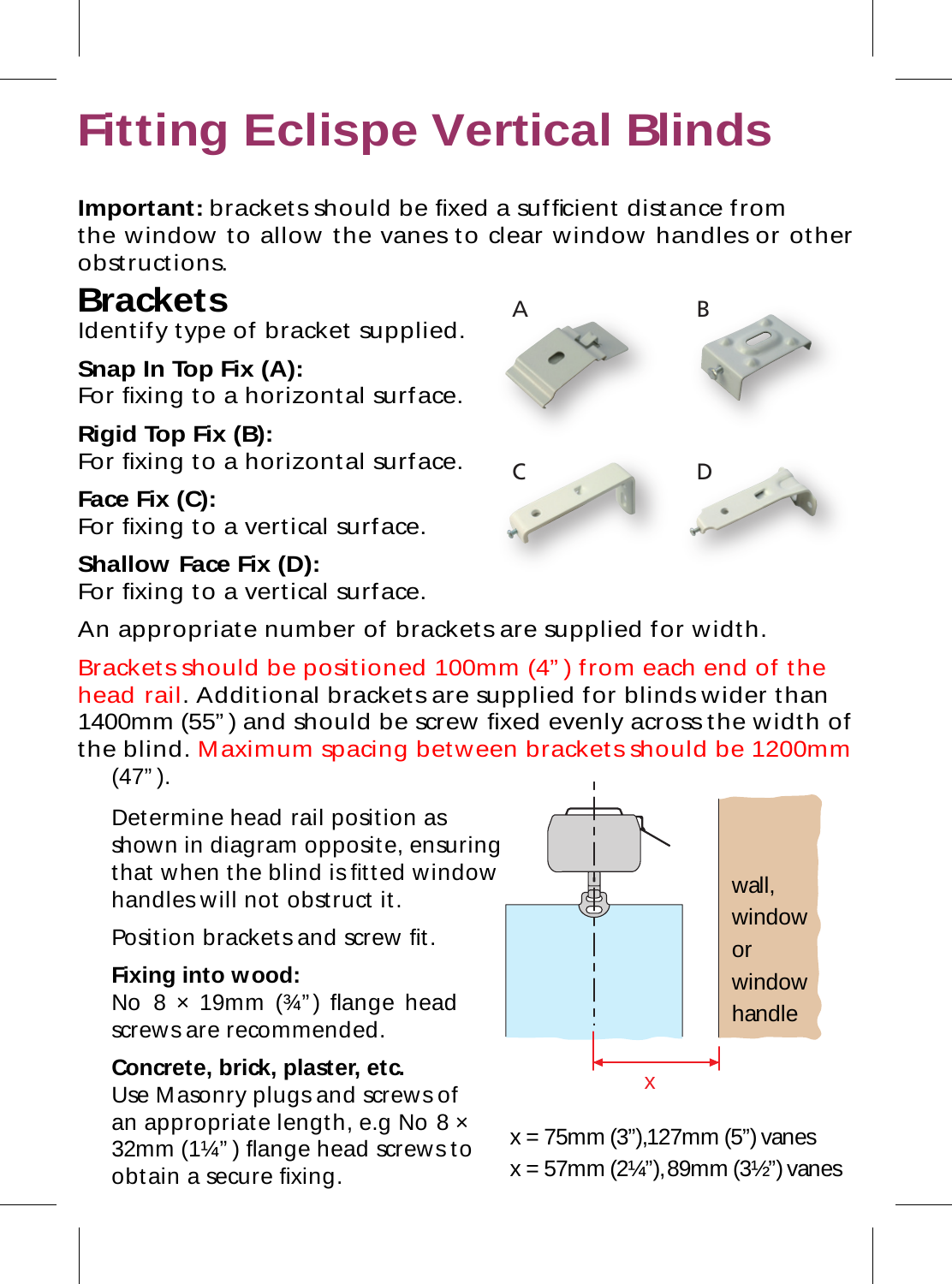### **Fitting Eclispe Vertical Blinds**

#### **Snap In Top Fix (A):**

Slot the front lip of the head rail over the leading edge of the bracket and snap upwards securely into position.

#### **Rigid Top Fix (B):**

Slot the front lip of the head rail over the locating tang of the bracket, push upwards and tighten screw to secure (be careful not to over tighten).

#### **Face Fix (C) & Shallow Face Fix (D):**

Slot the back lip of the head rail over the locating tang of the bracket, push upwards and tighten screw to secure (be careful not to over tighten).

### **Attaching the Vanes**

With the control in the open position, slip the hanger up and into the traveller hook as shown. Use the 1st or 2nd position as desired.

#### **Stabilising Chain**

Present each clip to the weight post at a 45 degree angle as shown and push securely onto the post.

Note: if installing blinds with a split draw, cut chain at the centre parting point.

Check that all slats have chain and there are no gaps before the cutting.









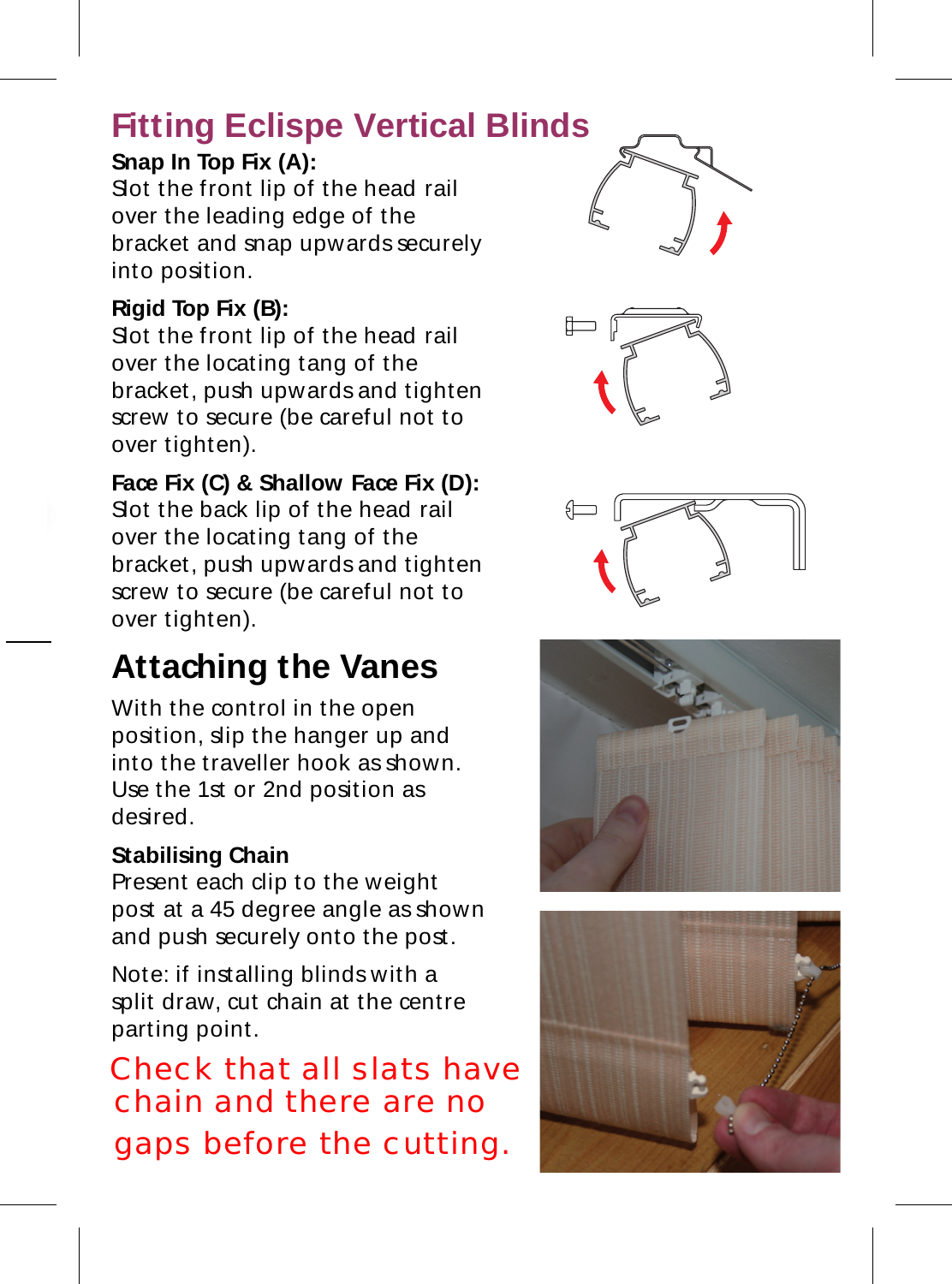#### Cords Safety



Attach the P clip to the wall or adjacent surface 1.5 meters from the floor.